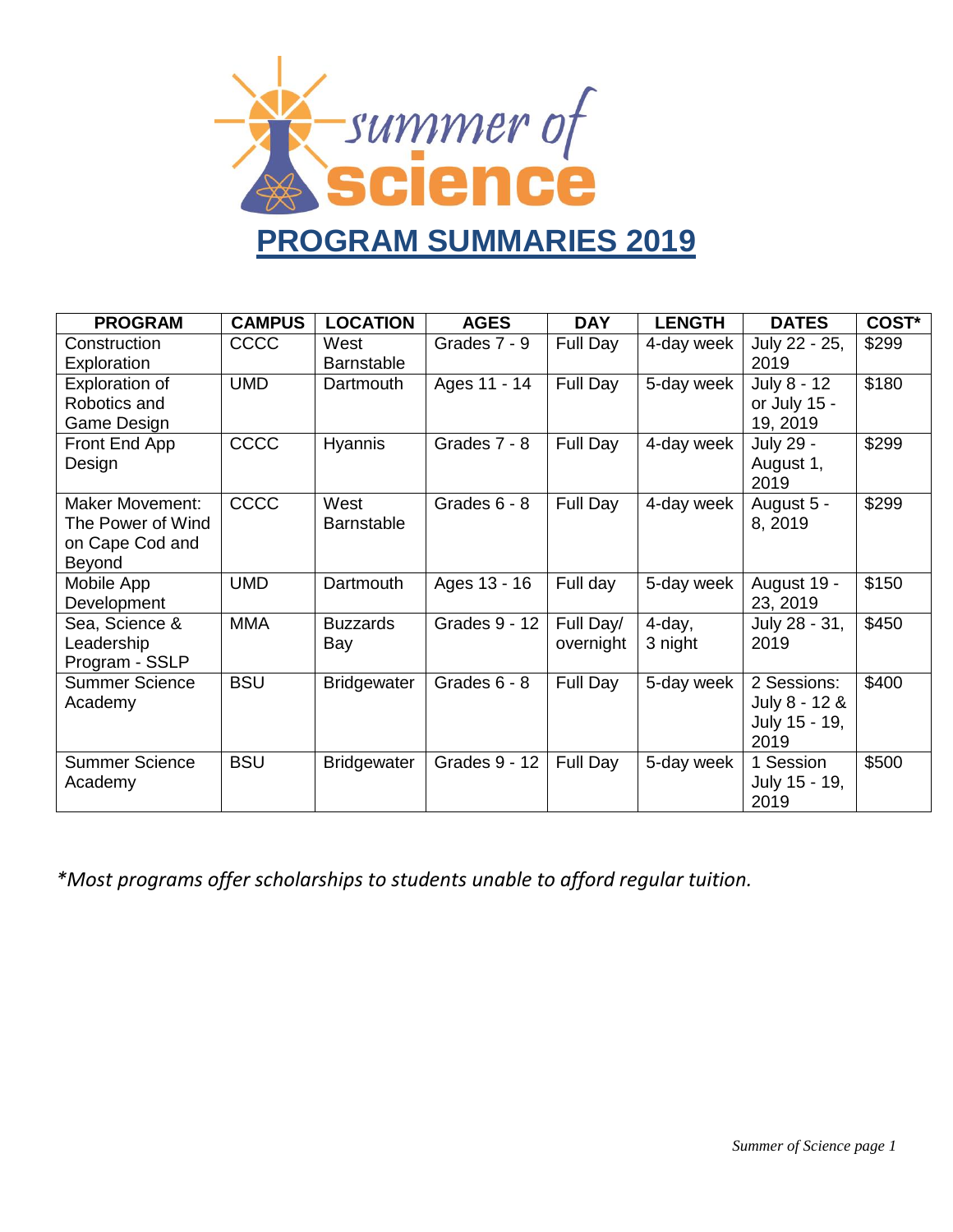# **Construction Exploration**

**SPONSOR: Cape Cod Community College WHERE:** Cape Cod Community College Campus, West Barnstable WHO:  $7<sub>th</sub> - 9<sub>th</sub>$  grade students **WHEN:** July 22 – 25, 9:00 a.m. - 4:00 p.m. **COST:** \$299 **CONTACT:** Mary Conklin, (508) 375-5010 mconklin@capecod.edu **WEBSITE: http://www.capecod.edu/web/ccpe/summer-of-science** 

**WHAT: Limited scholarships are available for this program.** Contact Mary Conklin, program coordinator, for a scholarship application at 508-375-5010 o[r mconklin@capecod.edu.](mailto:mconklin@capecod.edu)

Construction Exploration is a STEM-based, four-day program for children entering grades 7, 8, and 9. The program provides students with a fun, interactive, hands-on experience in the fundamentals of architecture, construction, and engineering and raises awareness of careers in the construction trades. The students are provided with the tools, skills, and resources to build projects they can take home and share with their parents. Students will also learn from professionals in the field through onsite demonstrations. This program will be offered at Cape Cod Community College, 2240 Iyannough Road, West Barnstable and is offered in partnership wit[h Home Builders and Remodelers Association of](http://www.capecodbuilders.org/)  [Cape Cod.](http://www.capecodbuilders.org/) The Construction Exploration Program is sponsored by Mason & Mason Insurance, Mid-Cape Home Centers, and Shepley Wood Products.

## **Exploration of Robotics and Game Design**

**SPONSOR:** University of Massachusetts Dartmouth **WHERE:** UMass Dartmouth campus **WHEN:** Two separate one-week sessions, July 8 - 12 and July 15 - 19, 2019, 9:00 a.m. - 4 p.m. **WHO:** Students ages 11-14 **COST:** \$180.00 per student per week; \$50.00 deposit should be mailed with application. **CONTACT:** Sheryl Sears, **[s.sears@umassd.edu](mailto:s.sears@umassd.edu)** or 508-999-8457 **WEBSITE:** <http://www.umassd.edu/engineering/cis/cissummercamp/>

**WHAT:** Campers will work in teams to design a simple computer game and to make the robots move the way they want them to through basic programming. Campers will work in teams with our camp instructors and CIS students and on the last day will show parents how smart and talented they are and what they have accomplished. Campers will make new friends, have fun, and experience the value of teamwork. This camp may inspire you to choose computers as your career in the bright future ahead of you!

## **Front End App Design**

**SPONSOR: Cape Cod Community College WHERE:** Cape Cod Community College, Hyannis Center, Hyannis WHO:  $7th - 8th$  grade students **WHEN:** July 29 – August 1, 9:00 a.m. – 4:00 p.m. **COST:** \$299 **CONTACT:** Mary Conklin, (508) 375-5010 mconklin@capecod.edu **WEBSITE:** http://www.capecod.edu/web/ccpe/summer-of-science

**WHAT:** Front End App Design is a creative, STEM-based, four-day program for children entering grades 7 and 8. Students will explore basic elements and principles of design and visual communication. Students will also jump into the role of an App developer and understand what it means to design a user experience from the ground up using Adobe XD. All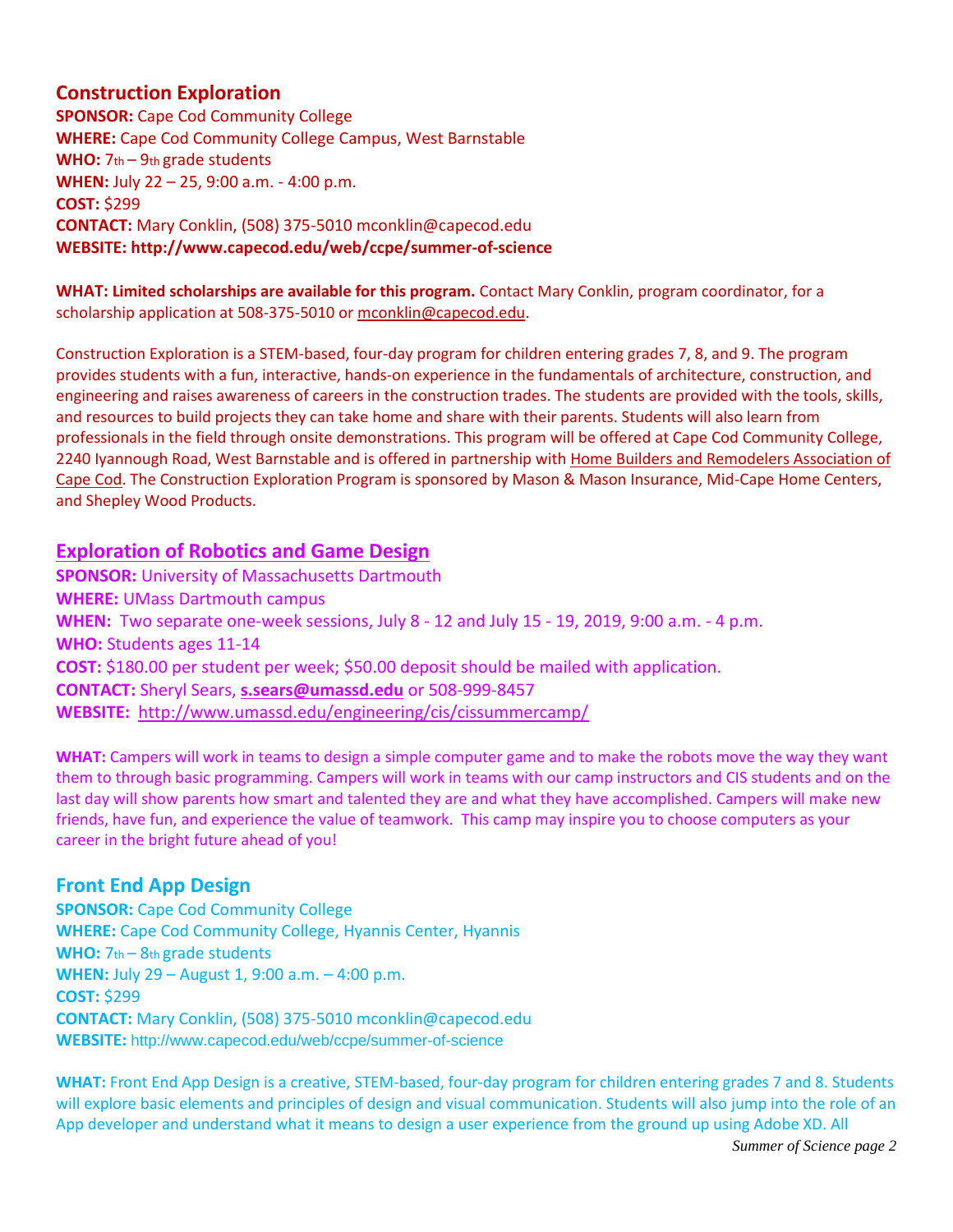students enrolled in this program will be required to setup a (free) Adobe ID prior to the start of the program. This program will be offered at Cape Cod Community College - Hyannis Center, 540 Main Street, Hyannis.

## **Maker Movement – The Power of Wind on Cape Cod and Beyond**

**SPONSOR: Cape Cod Community College WHERE:** Cape Cod Community College, West Barnstable WHO: 6<sup>th</sup> – 8<sup>th</sup> grade students **WHEN:** August 5 – August 8, 9:00 a.m. - 4:00 p.m. **COST:** \$299 **CONTACT:** Mary Conklin, (508) 375-5010 [mconklin@capecod.edu](mailto:mconklin@capecod.edu) **WEBSITE:<http://www.capecod.edu/web/ccpe/summer-of-science>**

**WHAT:** Maker Movement is a STEM-based, four-day program for students entering grades, 6, 7, & 8. This program is designed to explore concepts in engineering design, energy transformation, electromagnetism, and forces. Students will work in teams to build a mock wind turbine and analyze output based on device testing. This program will be offered at Cape Cod Community College, 2240 Iyannough Road, West Barnstable.

#### **Mobile App Development**

**SPONSOR:** University of Massachusetts Dartmouth **WHERE:** UMass Dartmouth College of Engineering **WHEN:** August 19 – 23, 9:00 a.m. – 4:00 p.m. **WHO:** Students ages 13-16 **COST:** \$150.00 **CONTACT: Christian Ellis [cellis3@umassd.edu](mailto:cellis3@umassd.edu) or Raymond Laoulache [rlaoulache@umassd.edu](mailto:rlaoulache@umassd.edu) WEBSITE:** <https://www.umassd.edu/engineering/ioscamp/>

**WHAT:** The 2019 summer iOS App Camp teaches students Apple iOS mobile app development with the Swift programming language. Students will learn the fundamentals of problem solving, programming, and computing in an open lab-style learning environment. Camp culture fosters collaboration through team building, idea sharing, and rewarding creativity. Students are encouraged to feed their curiosity and learn the concepts needed to implement their app ideas.

### **Sea, Science, and Leadership Program (SSLP)**

SPONSOR: Massachusetts Maritime Academy WHERE: Massachusetts Maritime Academy, 1 Academy Drive, Buzzards Bay, MA 02532 WHEN: July 28 - 31, 2019; four days, three nights WHO: High school students COST: \$450 CONTACT: Kristen Riley, [kriley@maritime.edu,](mailto:kriley@maritime.edu) or 508-830-6686 WEBSITE:<https://www.maritime.edu/sea-science-and-leadership-program-sslp>

**WHAT**: The mission of the Sea, Science and Leadership Program (SSLP) at Massachusetts Maritime Academy is to provide high school students with interactive, educational workshops that build confidence and challenge decisionmaking skills that develop and strengthen leadership qualities. SSLP will immerse participants in the educational and regimental lifestyles of a cadet through hands-on workshops that include the use of ship-handling simulators, small boats, an emergency management control room, engineering labs, and the 540 ft. T.S. Kennedy (pending availability). SSLP will prepare participants for the college admissions process, build lifelong friendships and educate participants on the career opportunities Massachusetts Maritime Academy offers. Some activities may include: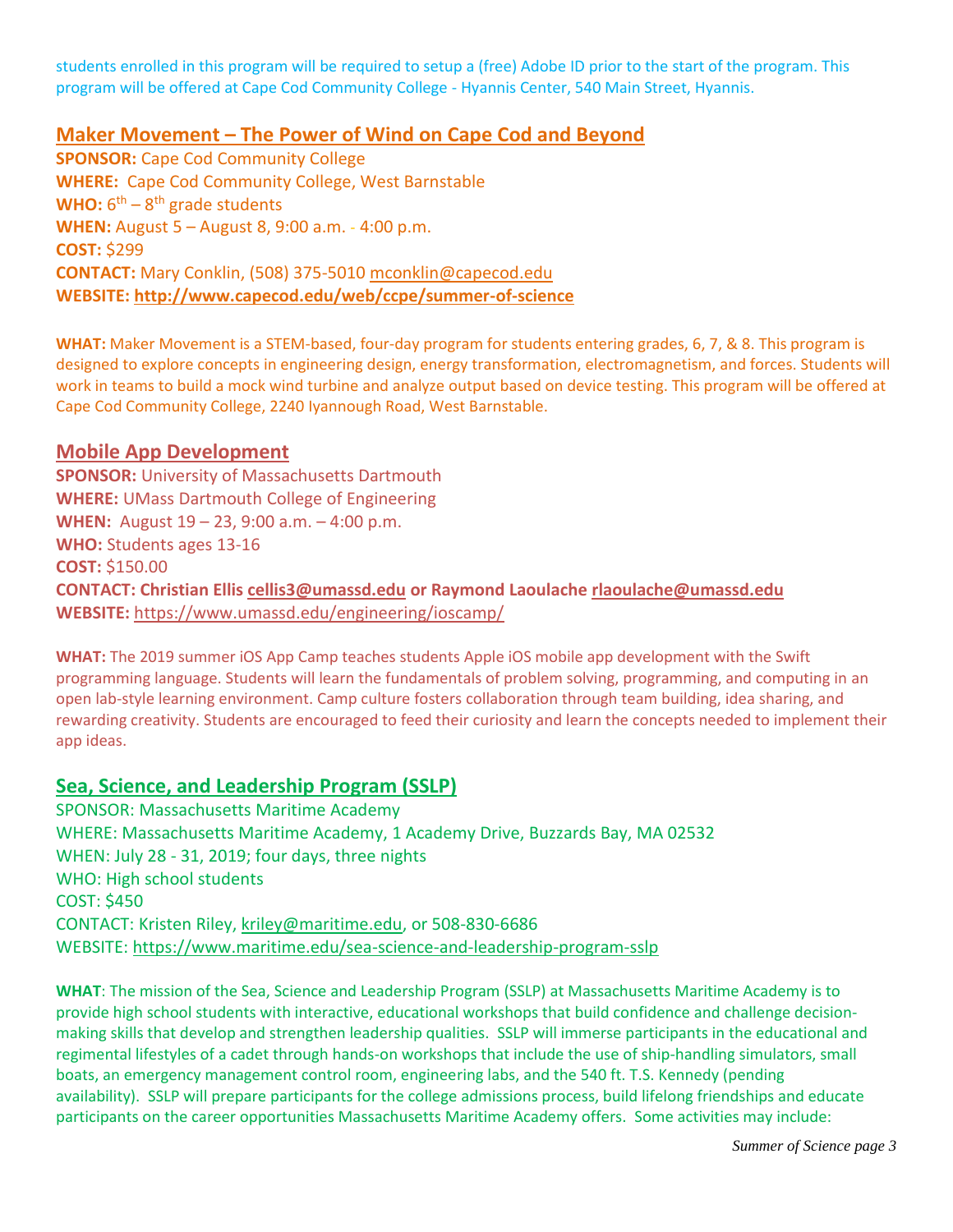- **Cold Water Survival:** Don cold water exposure suits, jump into the ocean, climb into an inflatable life raft and learn the rescue operations of cold water survival.
- **Emergency Management Simulation**: Learn how to respond to a virtual oil spill in Boston Harbor by operating response vessels managing cleanup activities through the use of our Emergency Management Control Room.
- **Environmental Issues**: Discuss the impact of the changing climate on your local environment and the maritime industry. Discussions are facilitated by professors and students collect samples during the workshop to highlight topics covered in class.
- **Firefighting**: Experience the thrill and excitement of learning how to assist your shipmates to safety on board vessels while also charging hoses and wearing Scott Air Packs
- **Navigation/Radar Operations**: Learn the basic principles of navigation, charts and radar operations including handson activities in the Academy's Radar Laboratory\*
- **Ship Handling Simulator**: Operate the Academy's newest marine 360 degree ship handling simulator through virtual New York City Harbor or Hong Kong Harbor.\*
- **Small Boat Maneuvering**: Utilize Academy motor whaleboats at the waterfront including the use of the Training Vessel Ranger\* while learning nautical commands.

# **Summer Science Academy**

**SPONSOR:** The Center for the Advancement of STEM Education at Bridgewater State University **WHERE:** Bridgewater State University's Main Campus **WHEN:** Two separate one-week sessions, July 8 - 12 and July 15 - 19. Grades 6-8 program hours are 8:30 a.m.

- 4:00 p.m. Grades 9 - 12 program hours are 9:00 a.m. - 4:30 p.m.

**WHO:** Students entering grades 6 - 12 in the fall of 2019.

**COST:** \$400 -\$500 per student per week (does not include lunch or transportation)

**CONTACT:** (508) 531-2575 or CASEBSU@bridgew.edu

#### **WEBSITE: <http://microsites.bridgew.edu/case/summer-science-programs>**

**WHAT**: The Summer Science Academy offers one-week science classes for students entering grades 6-12 in the fall of 2019. This unique program allows students to work as scientists and is designed to inspire students about science while providing them with the foundations necessary for further scientific exploration. Summer Science Academy students are immersed in science courses and conduct hands-on investigations in their selected class. Students in classes for grades 6-8 will also participate in extracurricular science activities. All classes focus on the importance of science communication as students lead presentations on the last day of class.

*Forensics Institute of Bridgewater* (Entering grades 6-8) –Bridgewater Campus(July 8 - 12)

As a new employee at the Forensics Institute of Bridgewater (FIB), you expect your intensive training on crime scene investigations to be exciting, but you never thought it would be THIS exciting. While training on the various crime lab biotechnology techniques, a live case is delivered and F.I.B. needs YOU to help determine what happened!

Have you ever watched crime scene investigators and wondered what really happens to the evidence at a crime scene and how that evidence is used to solve the crime? Join us in a week-long adventure into the life of a crime scene analyst! Working with senior scientists, you will learn how to collect and analyze fingerprints from a simulated crime scene, perform blood type analysis and get closer to solving the mystery using DNA fingerprinting. At the end of the week, you will present your findings as an expert crime scene technician to our "jury" so they can determine if your lab analysis and scientific evidence is sufficient for the case to go to trial.